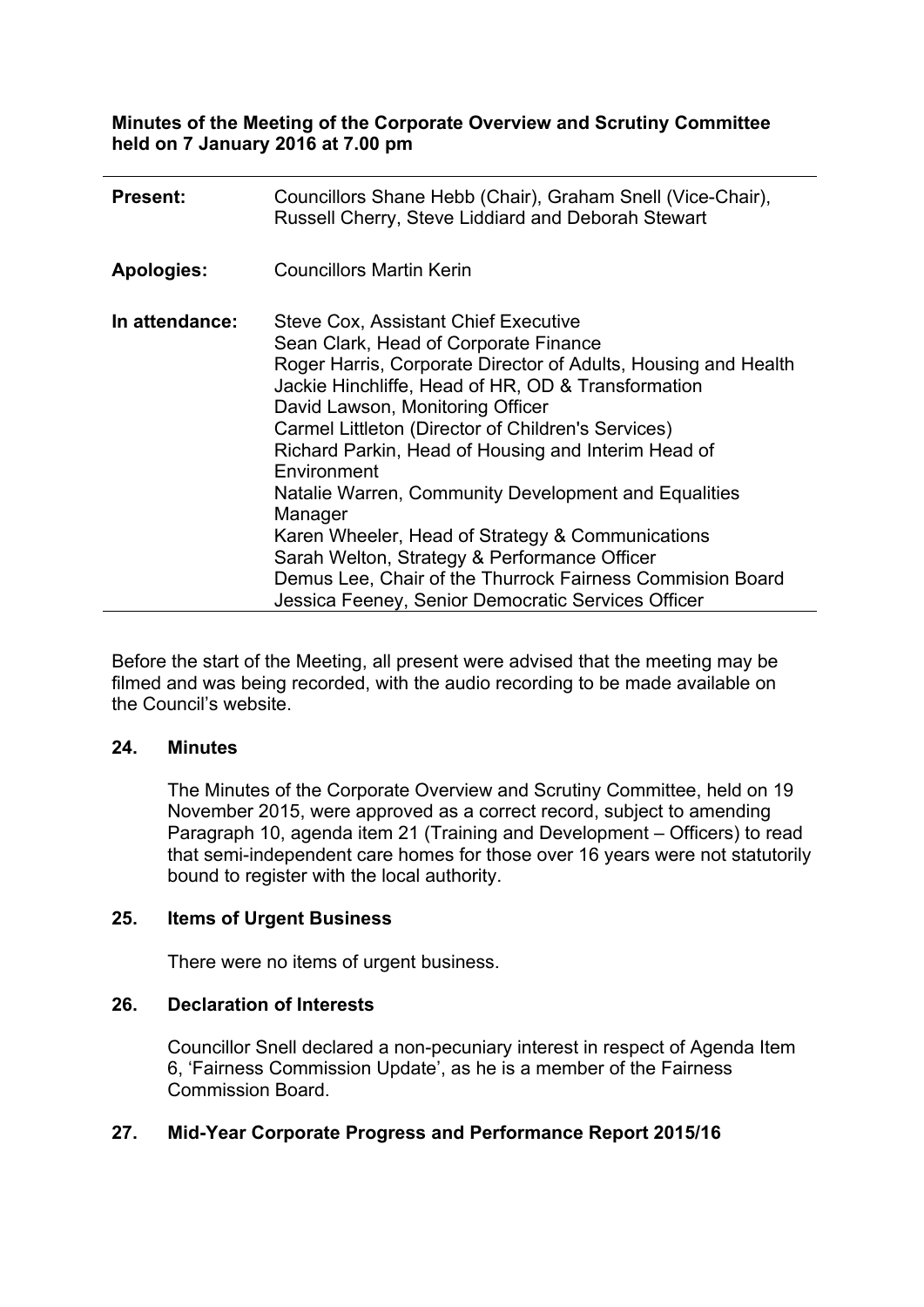The Strategy and Performance Officer introduced the report which set out the performance against the corporate scorecard with progress against the related deliverables as outlined in the Corporate Priority Activity Plan 2015/16. This was used to monitor the performance of key priorities of the Council and enables Members, Directors and other leaders to form an opinion as to the delivery of these priorities.

The Committee was informed that 82% of indicators were currently meeting their targets or close to them and 96% of deliverables are progressing in line with projected timelines or within tolerance. It was added that although many of the Children's Services indicators were red, they had actually set very high standards which, in turn, had improved performance. For the future the service would continue to stretch targets to hopefully compete with some of the best performing services in the country.

Councillor Snell questioned who determined the acceptable tolerance and asked for clarity as to how performance was measured against it.

The Committee were informed that Key Performance Indicators (KPI's) were given a 'Red', 'Amber' or 'Green' status and that 'Amber' KPI's were better than the previous year but did not hit the set target, however the measurement of key deliverables was more subjective and determined internally by service area.

The Chair of the Committee felt that if a KPI was above the target but stretching towards a target set to enhance further improvement it should be marked as green as it had hit the target and was above the national average. The Committee asked the Performance Officer to note the difference between a target and stretched target in future reports. The Chair of the Committee also felt that 'Amber' KPI'S on an upwards trend shouldn't be discussed in detail, and that the Committee should concentrate on KPI's in the 'Red'.

The Committee examined the Red Key Performance Indicators and the following comments were made regarding each measure.

The Committee discussed the percentage of primary schools judged 'good' or better. The Director of Children's Services informed the Committee that Ofsted did not make any visits in the current term and that reinspections were expected to take place in the next term. Members were enlightened that a complaint was made to Ofsted from the Director of Children's Services due to previous Ofsted inspections being poor. Councillor Hebb requested that a gentle reminder was given to Ofsted to carry out these inspections in the next term.

The Director of Children's Services explained that there was a small cohort of children eligible to take GCSE's when looking at the Looked after Children KS4 Attainment – 5+A\*-C (including English and Maths) – It was explained that a number of looked after children were unaccompanied asylum seekers at an early age of learning English and therefore not yet able to take GCSE's. The Committee were informed that Thurrock secondary schools senior teams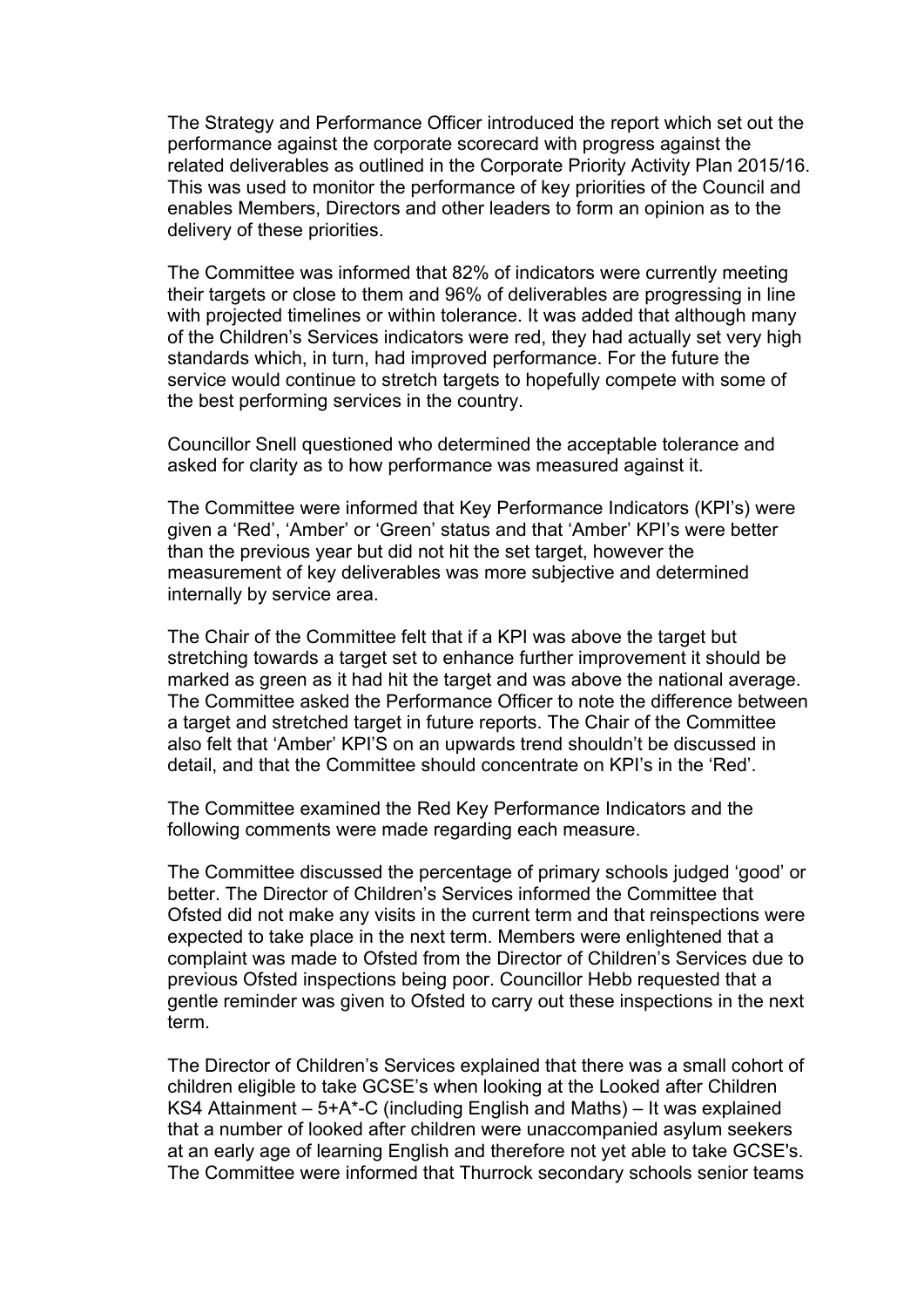had agreed to focus on 'narrowing the gap 'for disadvantaged groups, including those in the care of the local authority which was also prioritised in the new 2015/16 School Development Plans.

The Director of Children's Services explained that a deliberate high target of 70% was set to enable 19-21 year old care leavers in education employment or training in Thurrock to outperform the rest of the country. Since this data was submitted, the level of education employment or training has increased to 54.5%. This was above the national average for 2014/15 (47.8%) and would therefore be re-graded as "Amber" due to the significant improvements. The Chair of Committee Councillor Hebb requested a graph to provide the share of education employment and training in the 54.5% of 19- 21 year olds.

Members of the Committee discussed the percentage of house waste reused recycled and composed, the Head of Housing explained that the recycling performance this year continued to lag behind target with the current projected outturn being circa 39%. It was explained that in Thurrock, the levels of recycling were lower in many areas due to the high proportion of flats (30% of all properties) with communal bins, and that residents use their blue bins to dispose of general waste rather than recyclable materials. This had led to an increase in the contamination level of recycling and as a result many loads have been rejected from the recycling processing plant and have had to be disposed of as residual waste. It was added that a communication and engagement project was underway within the department to tackle the levels of contamination with detailed information of the materials that can be recycled provided to every household.

Councillor Liddiard questioned if three waste collection bins were scheduled into the planning policy, the Head of Housing was unaware but agreed to investigate.

Councillor Snell also suggested a waste collection scheme which would enable members of the public to return used bottles and items of waste in return for money, the Head of Housing also agreed to look into this and feedback to the Committee.

The Chair of the Committee discussed that an element of trust was required in the quality of the service and between the local authority and residents; it was felt that missed bin collections and bins being misplaced after collections generated apathy. It was added that residents would be more respectful about recycling requirements if the service appeared to be of a higher standard. The Chair of the Committee felt that the Councils service had the potential to be platinum standard.

The Committee discussed the Percentage of municipal waste sent to landfill, it was explained that since the beginning of September 2015 the Council had been working under a renewed disposal contract. The impact of this was that all waste collected from households would now be diverted to energy recovery and therefore not landfilled. Therefore the level of waste being landfilled had fallen to 11% in September and was likely to continue at that rate for the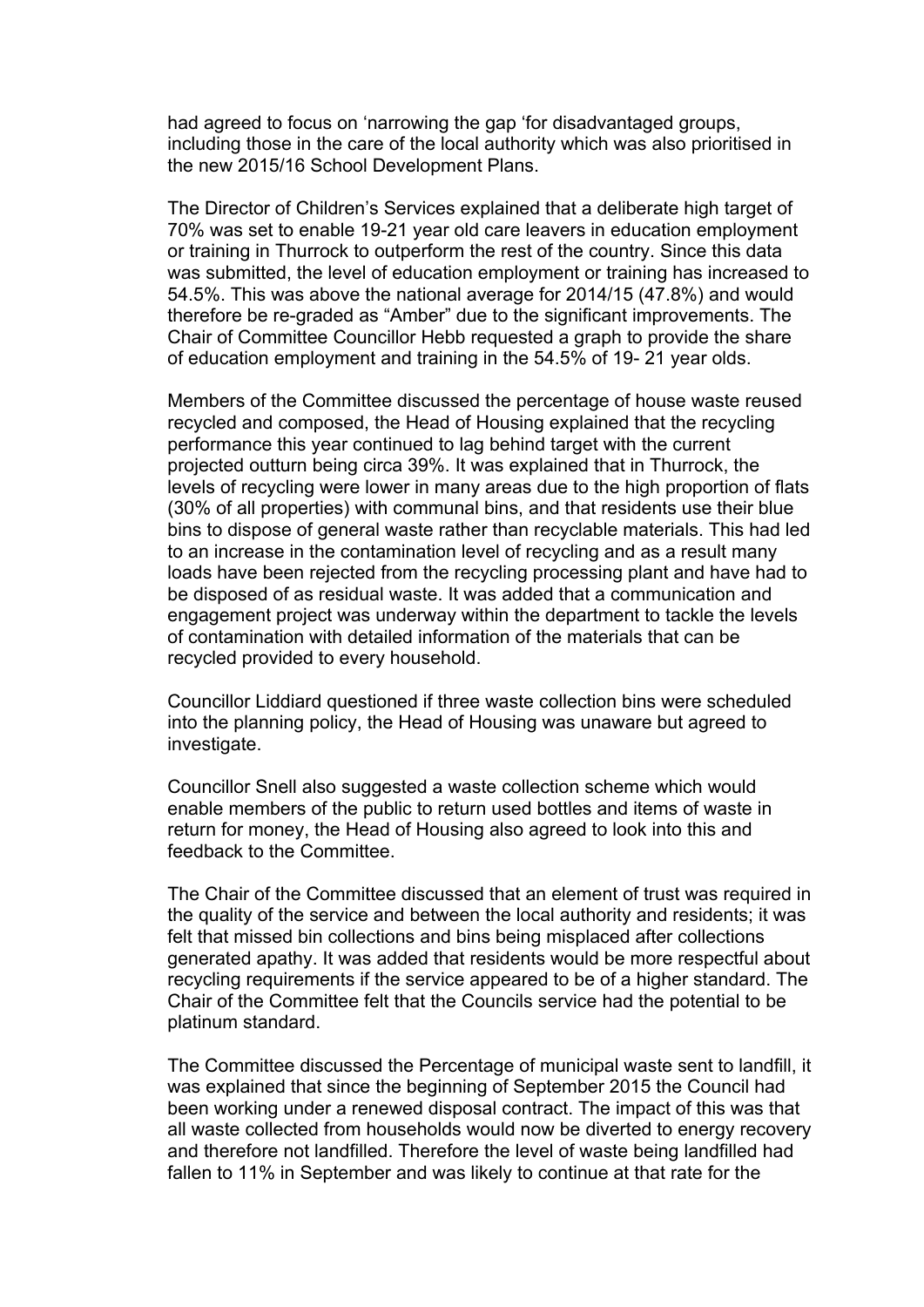foreseeable future, the Head of Housing explained that this indicator is well within target by the end of the year.

# **RESOLVED:**

- **1. That Corporate Overview & Scrutiny Committee members commented on and noted the performance at this mid-year stage, and raised concern that the data provided for the data provided for the "red flag" report showed KPI's which were not meeting internal stretch targets and did not focus on KPI's with a declining performance trend / not meeting the mandatory targets. Moving forward Committee will expect to review KPI's which show these trends/results.**
- **2. That Corporate Overview & Scrutiny Committee members request an update on the proposed changes of measurement of KPI's, as insitigated in Committee on 17 September 2015.**
- **3. That the Corporate Overview & Scrutiny Committee are content to share the report to other relevant Overview & Scrutiny Committee Chairs.**

## **28. Fairness Commission Update**

The Community Development and Equalities Manager and the Chair of the Thurrock Fairness Commission Board introduced the report explaining that in April 2014 Cabinet agreed to establish a Fairness Commission for Thurrock as recommended by the Corporate Overview and Scrutiny Committee Task and Finish Group. The Fairness in Thurrock Review made a number of recommendations to progress a Fairness Commission as the most relevant mechanism for progressing equalities in Thurrock. From its first meeting the Fairness Commission highlighted the need to understand more about local perceptions of fairness. The Commission undertook a 'Summer of Listening' from June – October 2015, capturing over 300 comments from events across the Borough, along with 200 responses to an on-line survey.

The Committee were informed that one resident representative left the Fairness Commission shortly after its first meeting. It was not possible to fill the post for a disability group representative, something the Commission had aimed to achieve.

The Commission made a number of recommendations and would be formally requesting agencies working in Thurrock to respond. Thurrock Council endorsed the recommendations made by Thurrock's Fairness Commission and the following initial response was likely to result in the following actions.

Principles of Fairness - The Council will support by issuing press releases, publicising the principles and promoting the process to support residents who have reason to complain about something against the principles.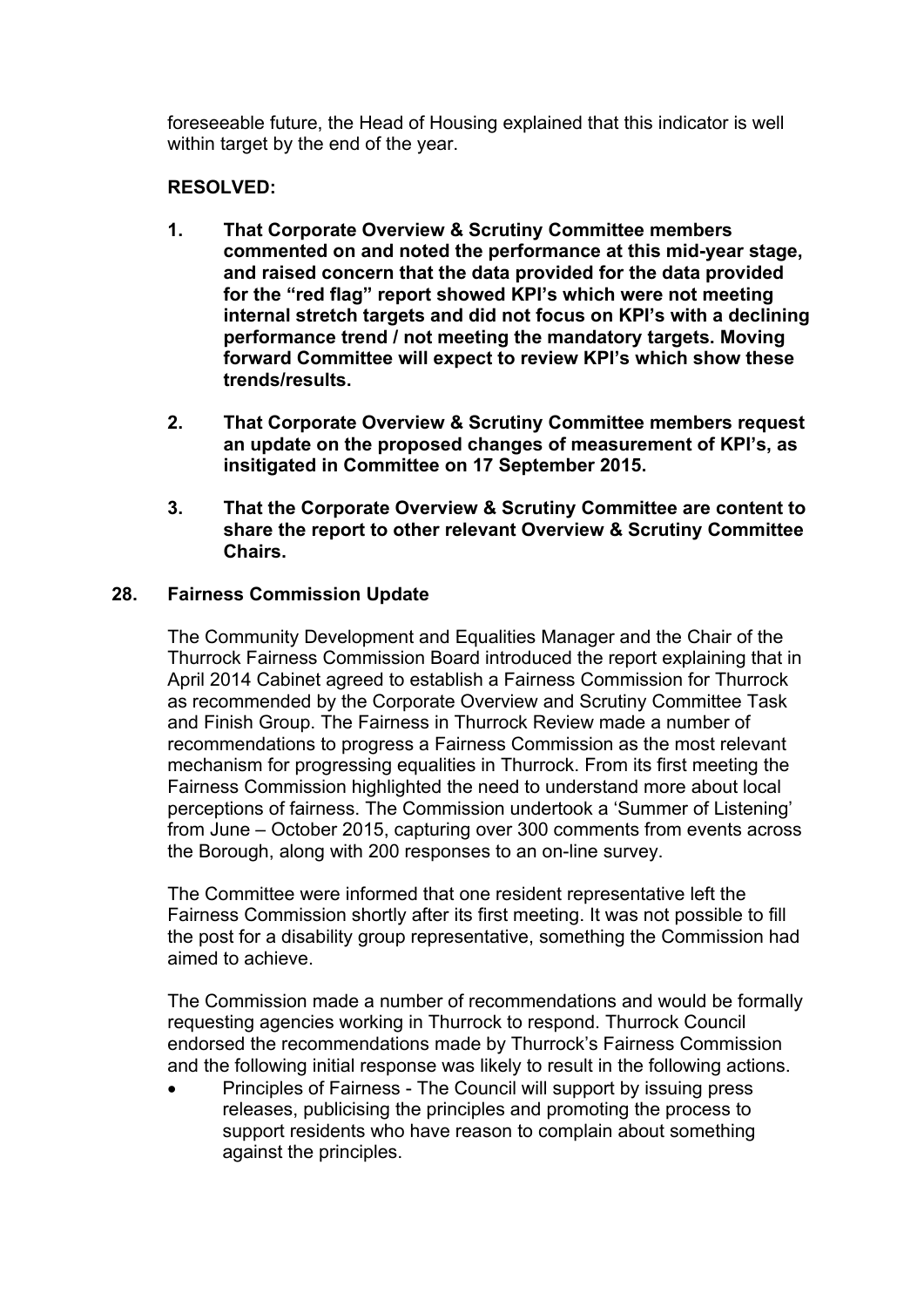- Strengthening Communities The Council will arrange a summit of partners to consider how best to design a campaign. This will include businesses and the potential for inward investment. It will also include Stronger Together a partnership supporting asset based community development of which the Council is a partner.
- Improved Communications Thurrock Council will be developing a new Customer Service Strategy in 2016. The strategy will be informed by recommendation 1 and 3.
- Residents Survey Thurrock Council agrees that a regular survey would support policy development and will be exploring the feasibility of this in the coming months.
- To provide feedback to those consulted The Council will publish the report on the website.
- Review Thurrock's Single Equality Scheme The Council welcomes the observations provided by the Commission and will be reviewing the Single Equality Scheme accordingly.

Councillor Stewart queried whether the recommendations made by the Thurrock Fairness Commission board were seen as the Councils difficulties. The Community Development and Equalities Manager explained that the recommendations were formed on residents perception of the borough not just Council services, it was added that these perceptions were usually due to a lack of knowledge.

Councillor Liddiard agreed with the recommendations and proposed that if implemented the Council must ensure that different service areas emphasize fairness but avoid duplicating workloads.

Councillor Snell asked Chair of the Thurrock Fairness Commission Board to explain what fairness meant to the residents of Thurrock, It was explained to the committee that feedback from direct engagements was gathered together with survey results received during the course of the online consultation. The key themes that emerged from the Summer of Listening campaign were:

- The environment the look and feel of the Borough
- A growing population
- Activities for children, young people and families
- Public transport

The Committee commended the Thurrock Fairness Commission Board on their hard work.

The Committee felt that communication was a key issue between residents and the Council. The Chair of the Committee felt that the recommendations were something that the Council should already be adhering too, it was added that the residents of Thurrock should not need to complete a survey to enforce changes.

Councillor Stewart queried how confident departments were when looking to extend workloads to ensure that these recommendations were adhered to. All Senior Officers confirmed that these recommendations were already practiced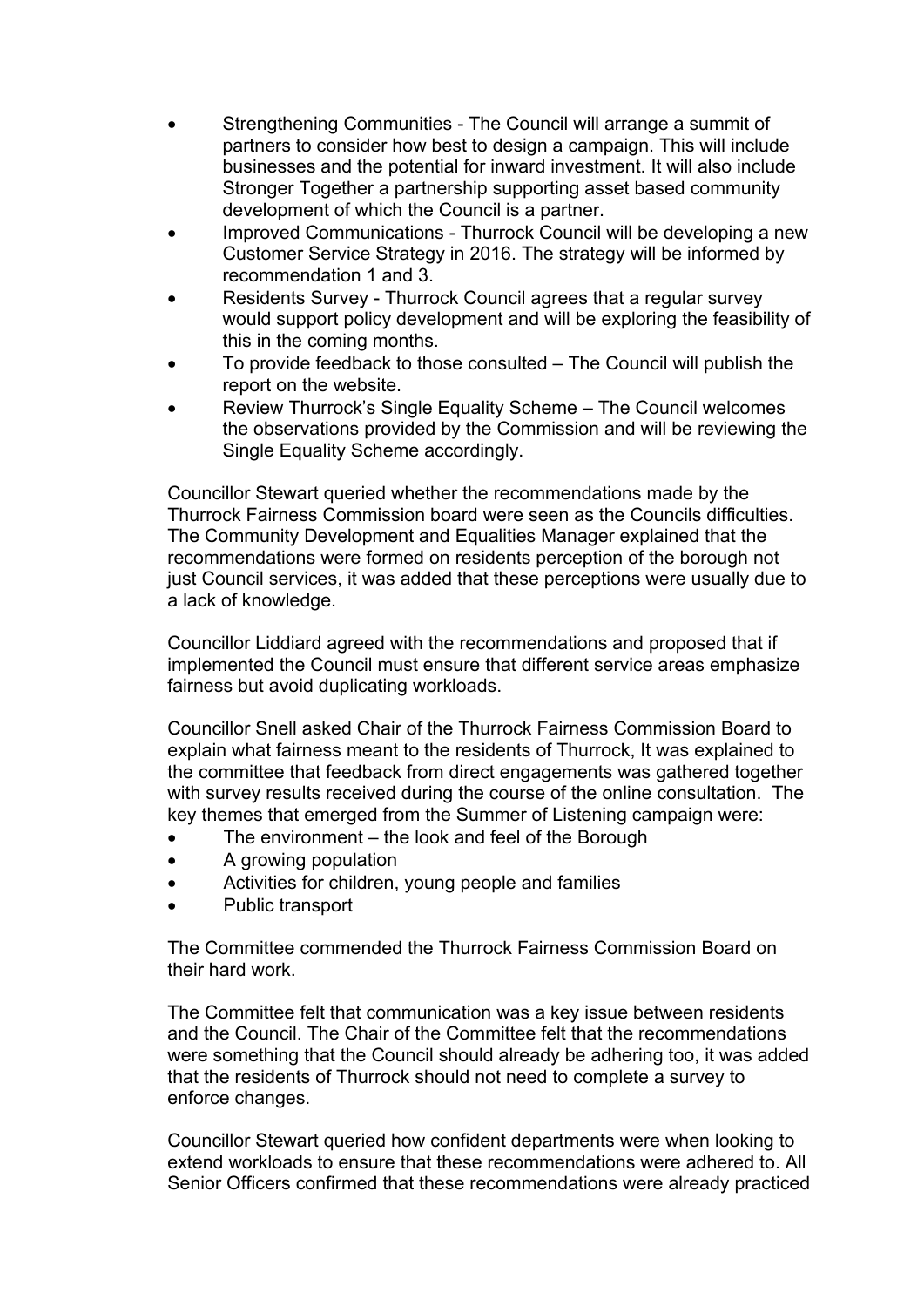in their workload but agreed that this was a helpful boost to emphasise fairness.

The Chair of the Committee felt cautious about setting objectives and priorities formed upon small percentage of data. Chair of the Thurrock Fairness Commission Board explained that the percentage of people who completed the survey at the event was very high it was added that it would be difficult to receive the opinion of the whole community. The Head of Strategy and Communications felt that this was reflected in the wording of the 'Residents Survey' recommendation which recognised that fairness was a borough wide issue for many which would require methodology and resources, it was added that the 'Summer of Listening' had given confidence in the quality of data due to the quantity of information collated in a small timeframe, which could be used to build upon questionnaires such as the residents survey.

Councillor Stewart questioned if the Council could look at complaints reviews to examine the difficulties and source where there had been a lack of communication. It was also questioned if the complaints coincided with the perceptions of the residents from the Fairness survey and whether this data could be used to broaden the survey to save expenditure on other surveys. The Head of HR, OD & Customer Strategy explained that there was already a complaints service review in place, but added that the Fairness Commission was looking for a broader approach of the borough rather than just residents who had experienced difficulties with the Council. The Committee were informed that the Council could look to integrate data from the Fairness Commission Survey in relation to complaints regarding poor communication and lack of response.

Councillor Liddiard suggested that a working report which presented methodology, expenditure and savings, would be helpful to Members.

Councillor Snell felt that there was greater need to focus on what the fairness commission was.

Members voted unanimously in favour of the recommendation, the following observations were agreed by the committee for Cabinet to consider;

- That the outreach of the Fairness Commission was just 0.18% of Thurrock residents, and therefore there are risks that it would be premature to adjust strategies and priorities for the council with limited data.
- Directors and Heads of Service confirmed that the findings that had been collated mimic existing council priorities and do not present a strategic direction change requirement for any Directorate.
- The intent behind the word "fairness" should be clarified, and be made contextual and relevant to a community before it can be expected that many residents would engage with a survey.
- The Committee felt that further work on this project is endorsed by Cabinet to allocate more resource to the project, the Committee questioned over what the Commission is seeking to achieve differently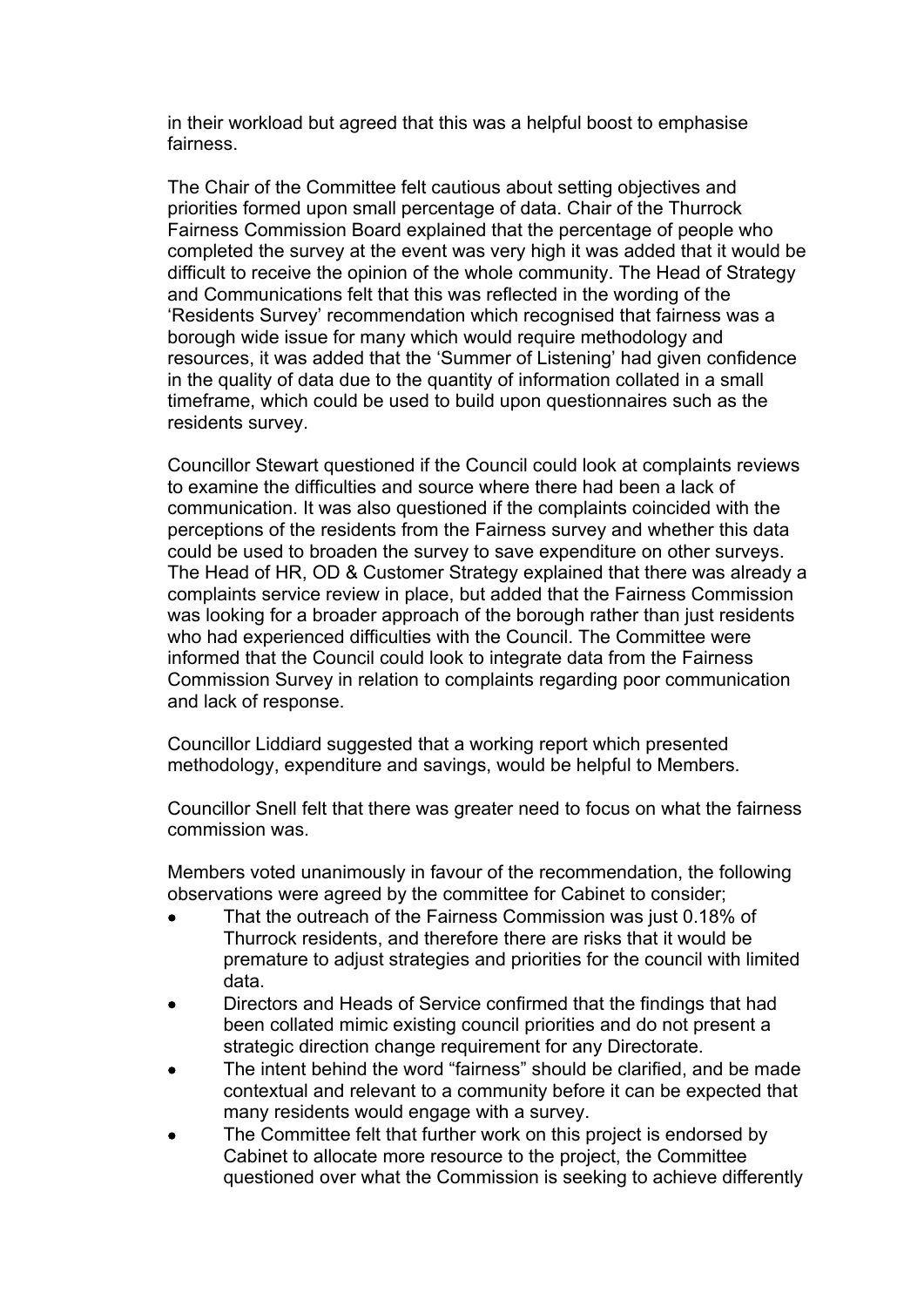from what is in place now, given most of the work streams emerging are related to better outward communication and are, at this stage, only useful as an indicator that existing corporate priorities are aligned to what the data returns are telling the Council.

## **RESOLVED:**

**That the Corporate Overview and Scrutiny Committee noted the contents of the report and gave consideration to how the Council responds to the recommendations detailed at 3.8 prior to the report being presented at Cabinet in February 2016.**

### **29. Review of Pre-Election Period Guidance**

Deputy Head of Legal & Monitoring Officer introduced the report explaining to the Committee, that 'Purdah' was a political convention, which formally applied to government ministers and civil servants in central government during the period immediately before a general election, which was designed to prevent actions being taken by government or local authorities in the run up to an election being used (or perceived to be used) to influence the outcome of an election. It was added that during this time the Council (staff and councillors) should, unless circumstances dictate otherwise, refrain from taking decisions or making policy announcements which are significant and may be viewed as politically contentious.

The Committee were enlightened that the restriction on decision making was largely a political convention, which was confirmed in the Local Government Association' 2015 guidance "Purdah: A short guide to publicity during the preelection period" councils can, "continue to discharge normal council business (including determining planning applications, even if they are controversial)."

The Committee were requested to review the following advice and guidance in relation to press releases;

- that all press releases will be signed off by legal and the Chief Executive during a pre-election,
- that in the vast majority of such releases a lead officer should be used instead of a Member;
- that where a Member is used for civic announcements or where there is a genuine need for a Member level response - such as an emergency situation or an important event beyond the Authority's control - in such special cases the Mayor can be used in line with the flexibility acknowledged in the code;

Councillor Stewart questioned what the consequences would be if the preelection guidance was not adhered to in order to receive political gain, the Deputy Head of Legal & Monitoring Officer explained that this would potentially ground a challenge at the Election Court.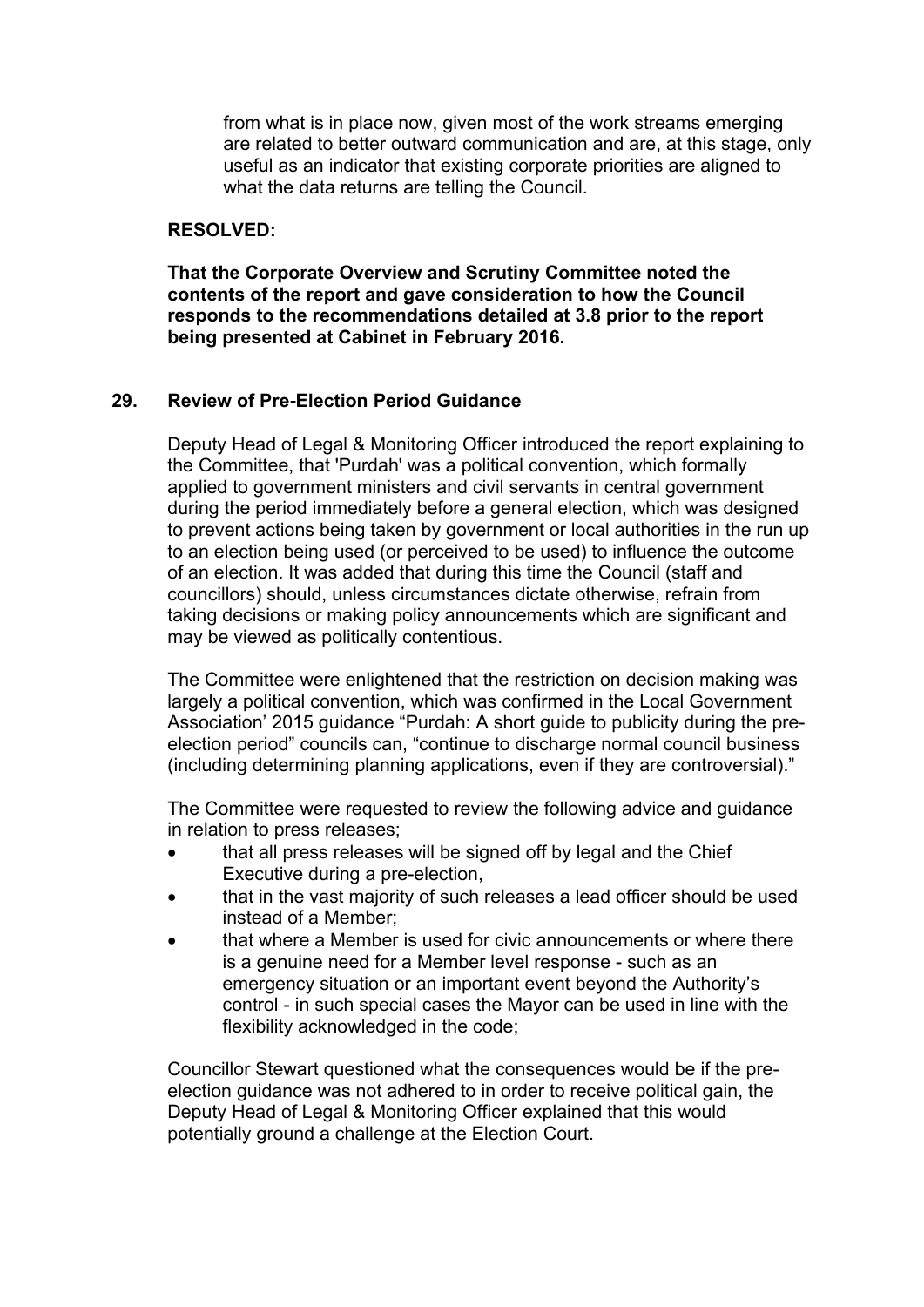Councillor Snell queried if the 'Committee' could be referred to in press releases, The Committee were informed that press releases could and will continue during purdah but the main difference were that they will not quote or be in the name of councillors but rather will quote senior managers and be checked for controversiality.

The Chair of the Committee made the point that decisions about the cancellation of meetings should be made pragmatically, and that there had historically been an over excessive application of the purdah convention, giving examples where meetings where cancelled which had business not related to the ward where an election was taking place.

Councillor Snell questioned how press releases would be monitored; the Deputy Head of Legal & Monitoring Officer explained that an audit log of communications during purdah could be created.

The Corporate O & S Committee suggested that the Standards and Audit Committee acknowledge the following points.

- It was suggested that all media releases communicated by council during pre-election periods are to be collated and reviewed at the proceeding Standards and Audit Committee, after the said election, to ensure that there has been consistent application of the 2011 code of practice. The Monitoring officer agreed that this was possible.
- The Chair noted that between the Chief Executive, the Monitoring Officer, and the leaders of all political groups look to review all meetings inside a purdah window and make a pragmatic, reasoned decision about what meetings and agenda items can continue to proceed during purdah.

### **RESOLVED:**

**That comments made by the Committee through the discussion of the current Pre-Election Period guidance are taken into consideration when the guidance for the 2016 elections is prepared**

### **30. Fees and Charges 2016/17**

The Head of Corporate Finance informed the Committee that the report sought approval to revise fees and charges for Thurrock Council with effect from 1 April 2016. It was explained that the report provided a narrative for all discretionary charges for each directorate, it was added that there was a wider review of commercial opportunities across the Council in progress. Members were informed that any proposed price changes proposed as part of the wider review will be managed under the delegated authority of the Chief Executive and relevant Cabinet Member.

The Committee were informed that licencing fees had been increased to recover their costs to the Council. Councillor Stewart felt that the Committee could not consider the target set to recover cost without knowing the actual cost of licences to the Council. Councillor Stewart suggested that a RAG